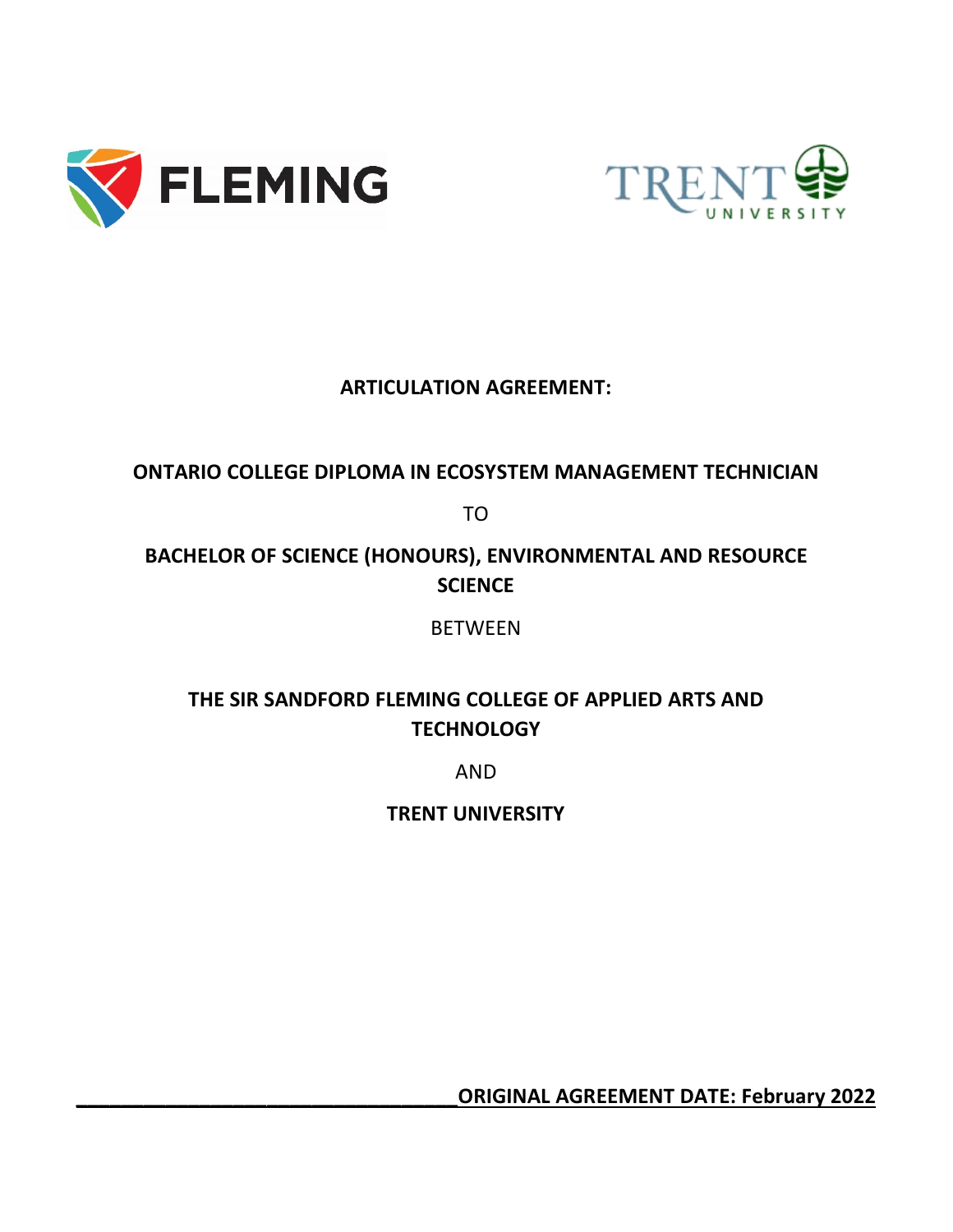### **The Sir Sandford Fleming College of Applied Arts and Technology's**

Ontario College Diploma in Ecosystem Management Technician to

### **Trent University's**

Bachelor of Science (Honours) in Environmental and Resource Science

This agreement establishes the principles, guidelines and procedures governing admission and assessment of selected qualified students to enter Trent University on an advanced standing basis, subsequent to the successful completion of the Ontario College Diploma in Ecosystem Management Technician at The Sir Sandford Fleming College of Applied Arts and Technology (Fleming College).

#### **1. PURPOSE**

1.1.The purpose of this agreement is to provide qualified graduates of Fleming College's Ecosystem Management Technician Diploma program with a seamless option for continuing their education in the Environmental and Resource Science degree program at Trent University.

#### **2. ROLES AND RESPONSIBILITIES**

#### 2.1. Student Supports

Trent's program faculty will support incoming students by providing them with relevant information related to their program.

#### 2.2. Admissions

The Admissions Office at Trent University will be responsible for ensuring that eligible students will be awarded credit transfers as stated in the agreement.

#### 2.3. Recruitment and Marketing

Recruitment and Marketing representatives at Trent University will be responsible for promoting the articulation pathway and recruiting students.

#### 2.4. Students

Through communication with program faculty and orientation sessions, students will be advised to consult academic advisors to ensure they are successfully completing program requirements.

#### **3. TERMS AND CONDITIONS OF THE AGREEMENT**

- 3.1. Graduates of Fleming College's Ecosystem Management Technician Diploma will be granted 7.0 credits toward a 20.0 credit Bachelor of Science (Honours) in Environmental and Resource Science at Trent University.
- 3.2. Upon successful admission to Trent University, students are required to complete an additional 13.0 credits to meet degree requirements.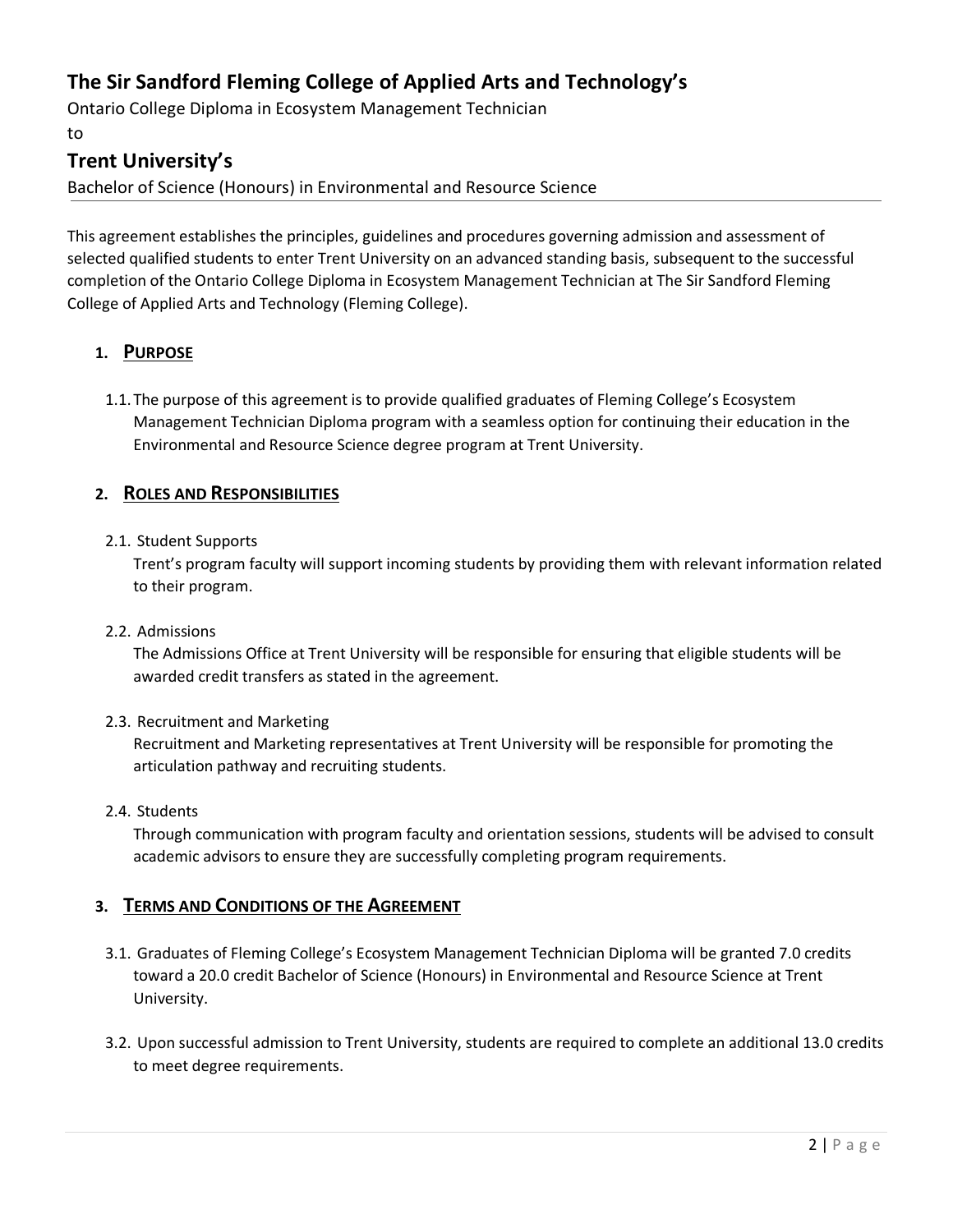3.3. Students who have graduated from Fleming College's Ecosystem Management Technician Diploma, who commenced studies since Fall 2020, will be awarded the full 7.0 transfer credits provided they meet admission requirements listed under Section 4 of this agreement. Students commencing studies prior to this term will be evaluated for transfer credits on a course-by-course basis.

#### **4. ADMISSION REQUIREMENTS**

- 4.1.To qualify for this agreement, students must have:
	- Successfully completed Fleming College's Ecosystem Management Technician Diploma;
	- A minimum overall average of 75%.
- 4.2. Students must meet all specific admission and enrollment standards, and requirements for the program. Students will be accepted subject to capacity, if applicable.

#### **5. TRANSFER OF CREDITS**

5.1. Students who are eligible, graduating from Fleming College's Ecosystem Management Technician program with a minimum average of 75%, will be granted 7.0 credits toward the successful completion of a 20.0 credit Bachelor of Science (Honours) in Environmental and Resource Science at Trent University. Credits will be transferred as follows:

| <b>Courses completed at</b>                                                                     | Course equivalencies at                                                                                    | <b>Credits</b> |
|-------------------------------------------------------------------------------------------------|------------------------------------------------------------------------------------------------------------|----------------|
| <b>Fleming College</b>                                                                          | <b>Trent University</b>                                                                                    | received       |
| ENVR 20 - Ecology and Environment (60 hours)                                                    | ERSC 1010H - Environmental Science and                                                                     | 0.5            |
|                                                                                                 | Sustainability                                                                                             |                |
| MATH 25 – Statistics (45 hours)                                                                 | ERSC-GEOG-BIOL 2080H - Natural Science Statistics                                                          | 0.5            |
| NART 129 - Soil and Ecosystems (45 hours)                                                       | ERSC-GEOG 3560H - Soil Science                                                                             | 0.5            |
| FSTY 73 - Forest Measurement (45 hours)                                                         | ERSC 2240H - Ecological Assessment for Natural                                                             | 0.5            |
| ECOS 7 - Ecosystem Monitoring and Assessment (45<br>hours)                                      | <b>Resource Management</b>                                                                                 |                |
| ECOS 3 - Aquatic Ecosystems (60 hours)<br>ECOS 11 - Terrestrial Ecosystems (45 hours)           | ERSC-BIOL 2260H - Introductory Ecology                                                                     | 0.5            |
| ECOS 14 - Ecology: Concepts and Linkages (60 hours)<br>ECOS 10 - Restoration Ecology (45 hours) | <b>ERSC 4520H - Restoration Ecology</b>                                                                    | 0.5            |
| ECOS 13 - Ecosystem Skills (60 hours)                                                           | BIOL 1020H - Foundations of Biodiversity                                                                   | 0.5            |
| FSTY 50 - Trees and Shrubs of Ontario (60 hours)                                                | BIOL 3190H - Wild Plants of Ontario                                                                        | 0.5            |
| GNED 49 - Introduction to Indigenous Studies (45<br>hours)                                      | INDG 1001H - The Foundation for Reconciliation                                                             | 0.5            |
| COMM 201 - Communications I (45 hours)                                                          | WRIT 1001H - Write in Time                                                                                 | 0.5            |
| COMM 202 - Communications II (45 hours)                                                         | WRIT 2002H - Write It Up: Effective<br>Communication                                                       | 0.5            |
| Completion of all program components                                                            | ERSC 1020H - Cases in Environment and<br>Sustainability<br>1.0 unassigned Science credit at the 2000 level | 1.5            |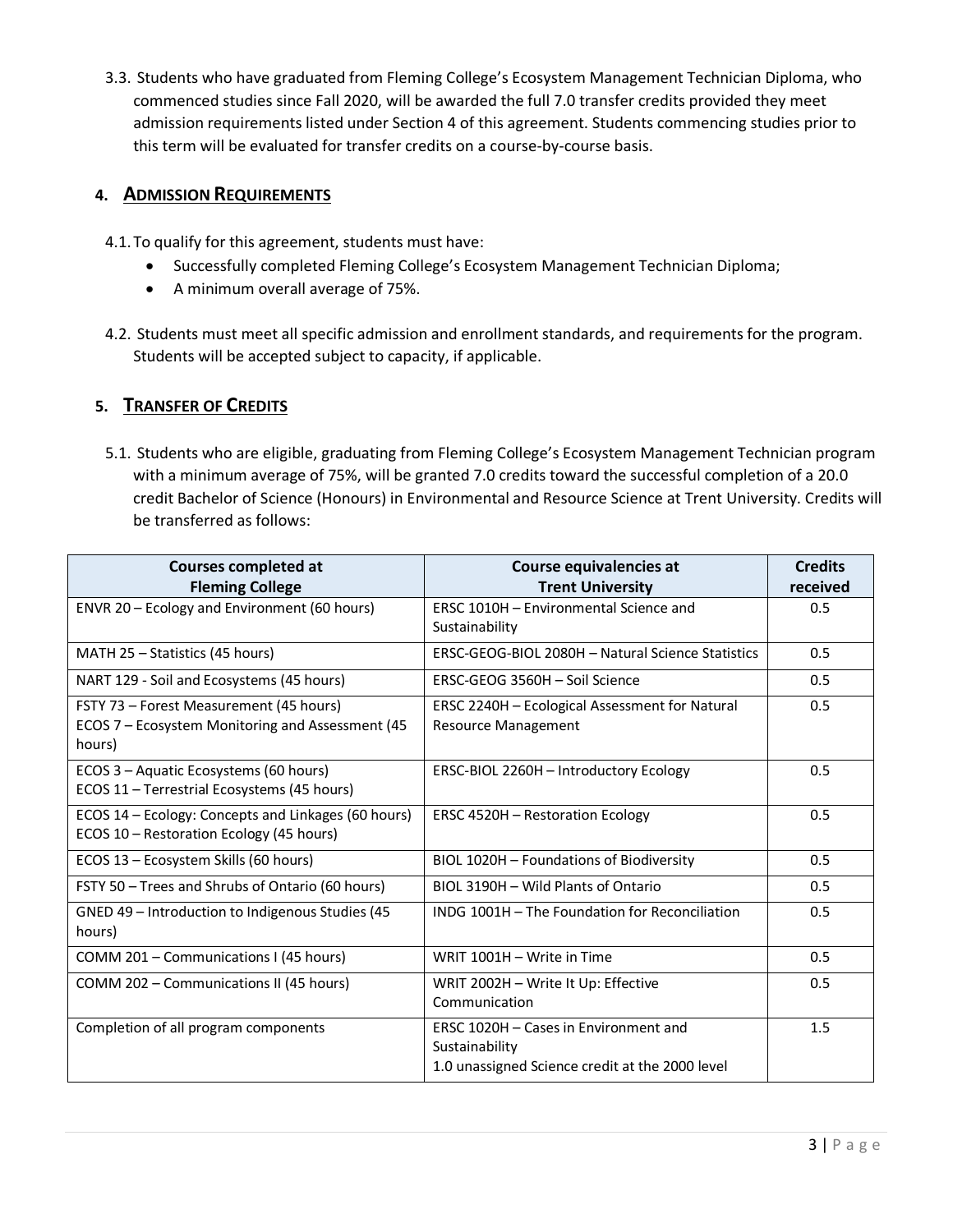5.2.As these credits recognize areas covered in Fleming College's Ecosystem Management Technician Diploma program rather than the completion of Trent University courses, numerical grades will not be recorded on the Trent transcript. Completion of these credits will be recognized with a pass grade.

#### **6. PROGAM AND GRADUATION REQUIREMENTS**

- 6.1. Upon admission to the Bachelor of Science (Honours) at Trent, students must satisfy all general education, graduation and major requirements as outlined in the University's undergraduate calendar. If a student does not have the foundation or skills to enroll in an upper level course because of a lack of the appropriate introductory course(s), any necessary prerequisite course(s) will be required.
- 6.2. If a student transfers to a different degree program, all transfer credits outlined in this agreement may not apply to the new degree program. It is the student's responsibility to consult an academic advisor, and to notify the Registrar's Office of any program changes.
- 6.3. To satisfy the requirements of Trent's Bachelor of Science (Honours) in Environmental and Resource Science, students will need to complete specific courses to meet program requirements in addition to the courses they have already been granted from Fleming College. Program requirements are subject to change annually and the Academic Calendar should be consulted for all degree requirements and regulations. [http://www.trentu.ca/calendar.](http://www.trentu.ca/calendar)

| <b>Program Requirements</b>                          | <b>Courses Granted Through</b>       | <b>Courses Students Still Need to</b> |  |
|------------------------------------------------------|--------------------------------------|---------------------------------------|--|
|                                                      | <b>Transfer Equivalency</b>          | <b>Take</b>                           |  |
| 3.0 ERSC credits consisting of ERSC 1010H, 1020H,    | ERSC 1010H, 1020H, 2080H and         | ERSC 2220H and 2230H                  |  |
| 2080H, 2220H, 2230H, and 2240H                       | 2240H                                |                                       |  |
| 0.5 ERST credit consisting of ERST 3000H             |                                      | <b>ERST 3000H</b>                     |  |
| 3.0 additional ERSC credits from Category A          | ERSC 4520H ERSC-GEOG 3560H           | 2.0 additional ERSC credits from      |  |
|                                                      |                                      | Category A                            |  |
| 1.5 additional ERSC/T credits from Category B        |                                      | 1.5 additional ERSC/T credits from    |  |
|                                                      |                                      | Category B                            |  |
| 0.5 additional ERST credit from Category C           | ---                                  | 0.5 additional ERST credit from       |  |
|                                                      |                                      | Category C                            |  |
| 0.5 ERSC/T credit from Category D                    | $- - -$                              | 0.5 ERSC/T credit from Category D     |  |
| 1.0 ERSC/T credit at the 3000 level or beyond in     | $- - -$                              | 1.0 ERSC/T credit at the 3000 level   |  |
| addition to the above                                |                                      | or beyond in addition to the above    |  |
| 10.0 additional credits                              | BIOL 1020H and 3190H;                | 6.0 additional credits                |  |
|                                                      | ERSC-BIOL 2260H;                     |                                       |  |
|                                                      | INDG 1001H;                          |                                       |  |
|                                                      | WRIT 1001H and 2002H;                |                                       |  |
|                                                      | 1.0 unassigned SCIE 2000 level       |                                       |  |
| <b>General University Requirements</b>               |                                      |                                       |  |
| A minimum of 14.0 science credits, including 1.0     | 5.0 assigned through transfer credit | Minimum 3.5 required above;           |  |
| <b>MATH credit</b>                                   |                                      | Minimum 5.5 additional required,      |  |
|                                                      |                                      | including 1.0 MATH credit             |  |
| A minimum of 7.0 credits at the 3000 or 4000 level   | 1.0 assigned through transfer credit | Minimum 2.0 required above;           |  |
|                                                      |                                      | Minimum 4.0 additional required       |  |
| A minimum of 3.0 credits with a grade of 60% leading | Fulfilled through transfer credit    |                                       |  |
| to majors in a different discipline                  |                                      |                                       |  |
| Maximum of 7.0 credits at the 1000 level             | 2.5 assigned through transfer credit | Maximum 4.5 additional                |  |
|                                                      |                                      | permitted                             |  |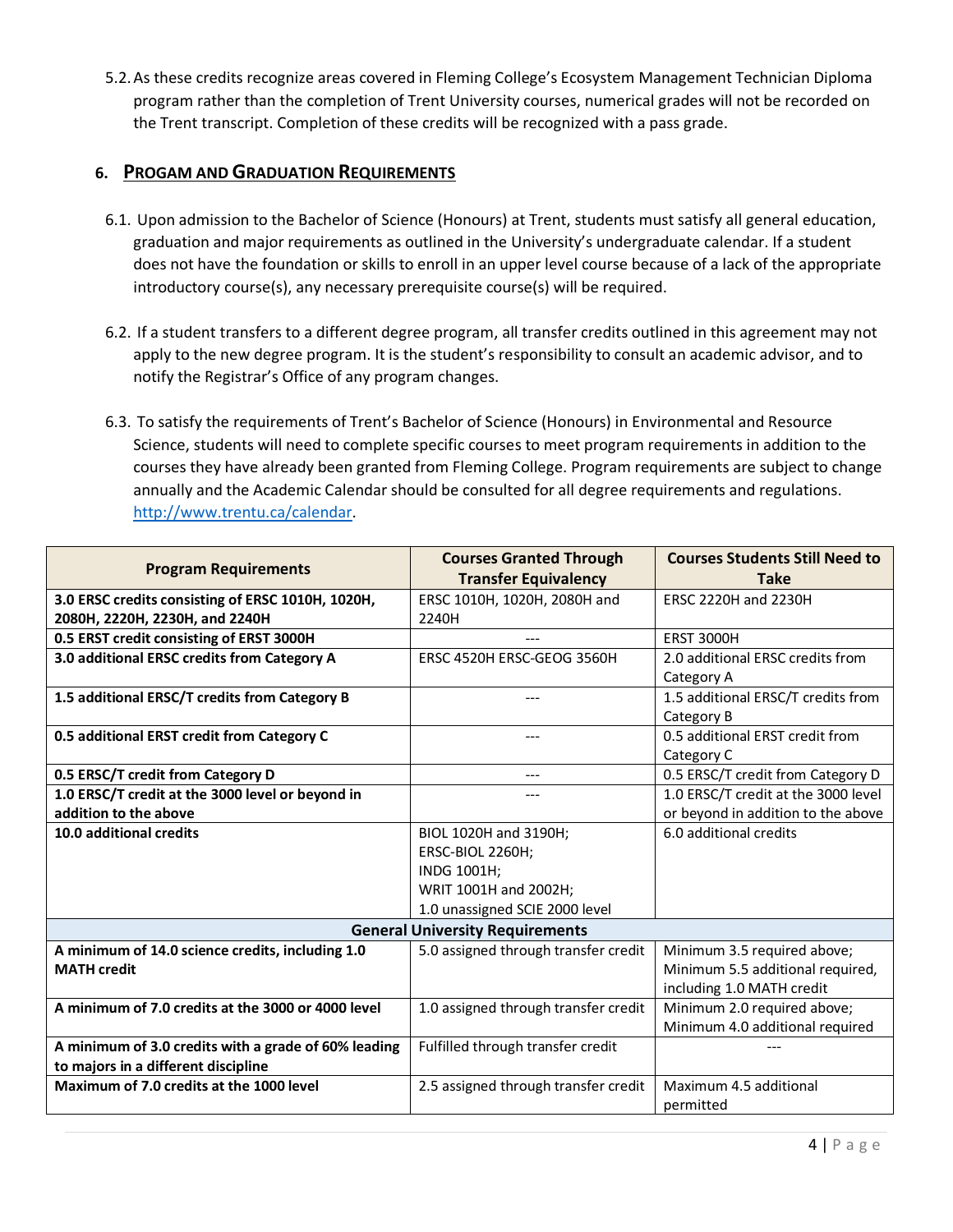| Minimum of 0.5 credit from the Approved Indigenous   INDG 1001H | $- - -$ |
|-----------------------------------------------------------------|---------|
| <b>Course List</b>                                              |         |

- 6.4. Completion of required courses will vary on an individual basis based on the flexibility and course options within the Bachelor of Science (Honours) degree and specific program chosen. Students must achieve the following to fulfill Trent University degree requirements:
	- i. A maximum of 7.0 credits at the 1000 level can count towards the degree;
	- ii. A maximum of 1.0 credit with a D grade (50-59%) in courses in a major or each joint-major or minor;
	- iii. At least 0.5 credit from the Approved Indigenous Course List;
	- iv. 7.0 credits completed at the 3000 or 4000 level through both program requirements and general elective options;
	- v. An overall minimum average of 65% in Trent University courses to obtain an Honours degree;
	- vi. The maximum credits in a discipline that can count towards the degree is 8.0 (General degree) or 13.0 (Honours degree);
	- vii. A minimum of 14.0 science credits (including 1.0 Math credit).

*Note: It is recommended that students transferring into the Bachelor of Science (Honours) in Environmental and Resource Science meet with an Academic Advisor at Trent University prior to completing any course selections.*

#### **7. IMPLEMENTATION AND REVIEW**

This agreement is subject to review whenever either party makes curricular changes that impact the agreement. When a change occurs, the program departments will notify their respective articulation designates so that the agreement can be updated. Articulation designates at each institution will review the agreement annually to ensure it is current. This Agreement may be terminated by either party. In this case, notice of one year is required. In the event of termination of the Agreement, every effort will be made to ensure that students currently enrolled in the program will not be effected.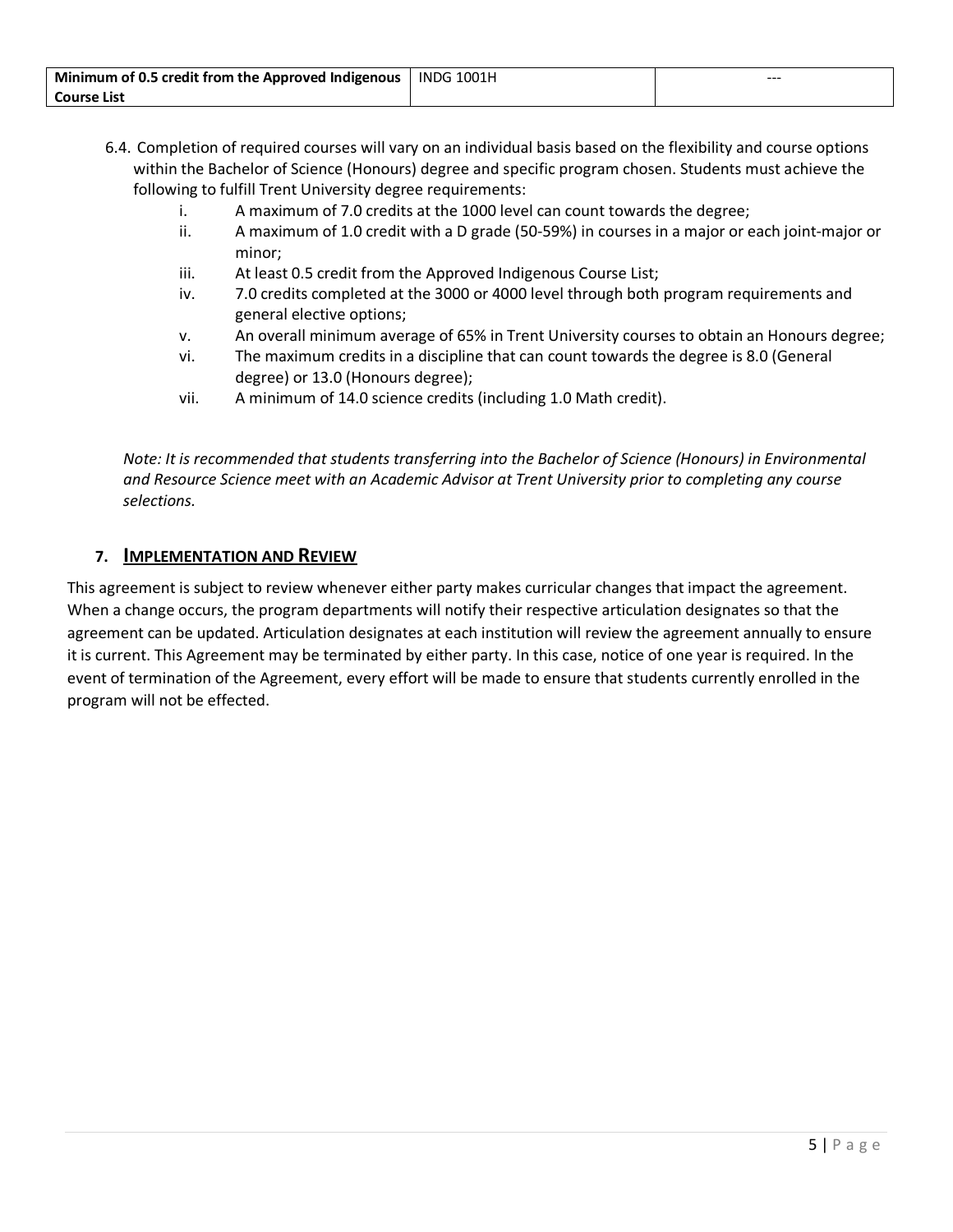#### **8. ACCEPTANCE OF AGREEMENT**

We, the undersigned, as the representatives of Trent University and The Sir Sandford Fleming College of Applied Arts and Technology hereby demonstrate our commitment to full implementation of the Agreement.

For, and on behalf of, For, and on behalf of,

Dr. Holger Hintelmann Sandra Dupret

February 25, 2022 **March 2, 2022** 

Date **Date** Date **Date** Date **Date** Date **Date** 

Trent University The Sir Sandford Fleming College of Applied Arts and Technology

Dean of Science **Executive Vice President**, Academic and Student Experiences

Dr. Michael Khan Provost & Vice-President Academic

March 1, 2022 Date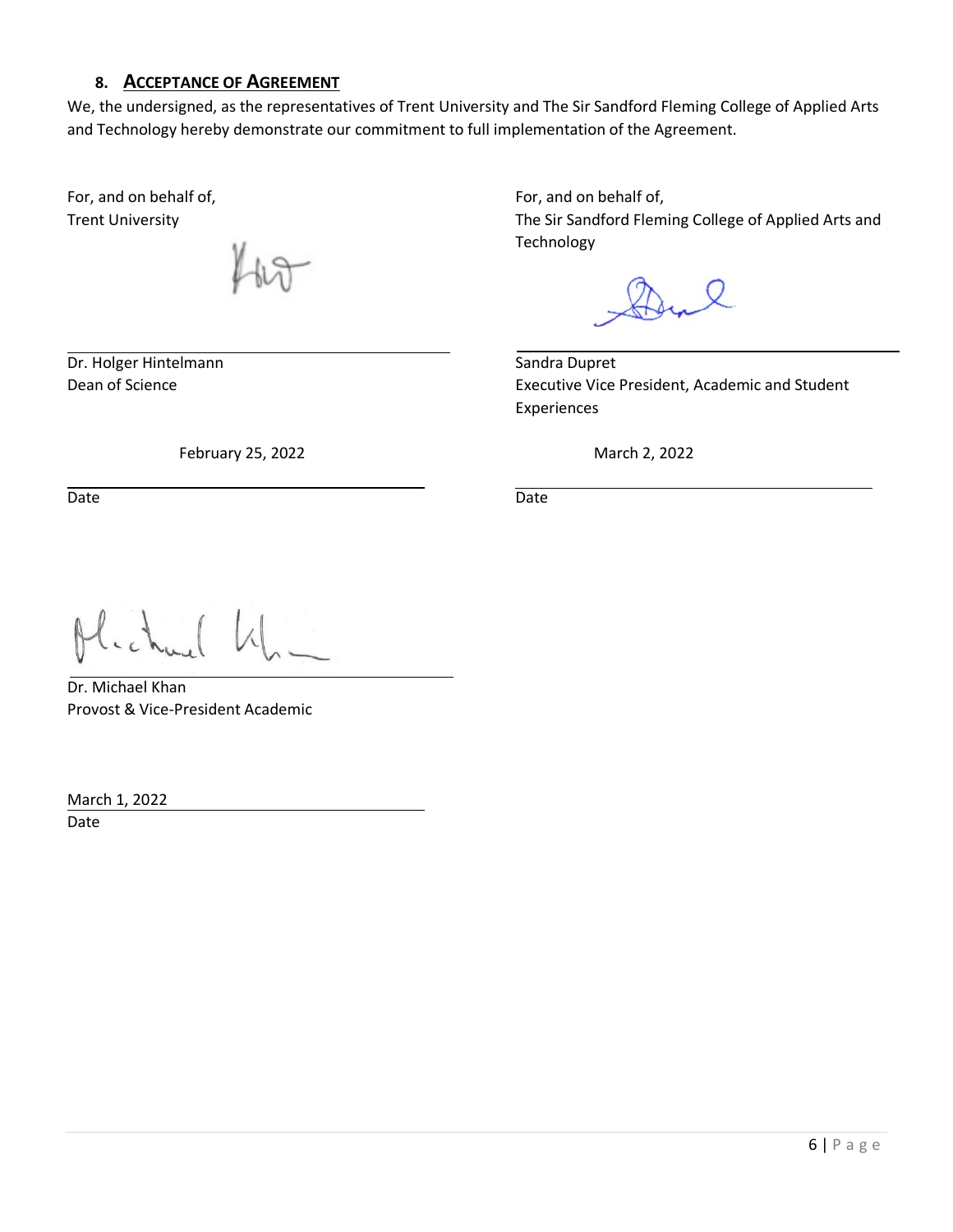# APRIL 2022 **ADDENDUM** TO THE **ARTICULATION AGREEMENT #5761** BETWEEN **THE SIR SANDFORD FLEMING COLLEGE OF APPLIED ARTS AND TECHNOLOGY'S ONTARIO COLLEGE DIPLOMA IN ECOSYSTEM MANAGEMENT TECHNICIAN**  AND **TRENT UNIVERSITY'S**

### **BACHELOR OF SCIENCE (HONOURS), ENVIRONMENTAL AND RESOURCE SCIENCE**

This Addendum recognizes the changes outlined below, which shall become effective as of the Spring 2023 intake at Trent University. These changes will remain effective until the above-mentioned Agreement expires or until a new agreement is entered into, whichever occurs first.

The following change will occur in Fleming College's Diploma in Ecosystems Management Technician starting in Fall 2022:

• GNED 49 – Introduction to Indigenous Studies (45 hours) will be replaced with INDG 49 – Introduction to Indigenous Studies (45 Hours)

These changes specifically refer to Section 5 of the Agreement.

#### **BACHELOR OF SCIENCE (HONOURS), ENVIRONMENTAL AND RESOURCE SCIENCE TRANSFER CREDITS**

Students who are eligible, graduating from Fleming College's Ecosystem Management Technician program with a minimum average of 75%, will be granted 7.0 credits toward the successful completion of a 20.0 credit Bachelor of Science (Honours) in Environmental and Resource Science at Trent University.

| <b>Courses completed at</b><br><b>Fleming College</b>                                                 | Course equivalencies at<br><b>Trent University</b>                           | <b>Credits</b><br>received |
|-------------------------------------------------------------------------------------------------------|------------------------------------------------------------------------------|----------------------------|
| ENVR 20 – Ecology and Environment (60 hours)                                                          | ERSC 1010H - Environmental Science and<br>Sustainability                     | 0.5                        |
| MATH 25 – Statistics (45 hours)                                                                       | ERSC-GEOG-BIOL 2080H - Natural Science Statistics                            | 0.5                        |
| NART 129 - Soil and Ecosystems (45 hours)                                                             | ERSC-GEOG 3560H - Soil Science                                               | 0.5                        |
| FSTY 73 - Forest Measurement (45 hours)<br>ECOS 7 – Ecosystem Monitoring and Assessment (45<br>hours) | ERSC 2240H - Ecological Assessment for Natural<br><b>Resource Management</b> | 0.5                        |
| ECOS 3 – Aquatic Ecosystems (60 hours)<br>ECOS 11 - Terrestrial Ecosystems (45 hours)                 | ERSC-BIOL 2260H - Introductory Ecology                                       | 0.5                        |
| ECOS 14 – Ecology: Concepts and Linkages (60 hours)<br>ECOS 10 - Restoration Ecology (45 hours)       | ERSC 4520H - Restoration Ecology                                             | 0.5                        |
| ECOS 13 - Ecosystem Skills (60 hours)                                                                 | BIOL 1020H - Foundations of Biodiversity                                     | 0.5                        |